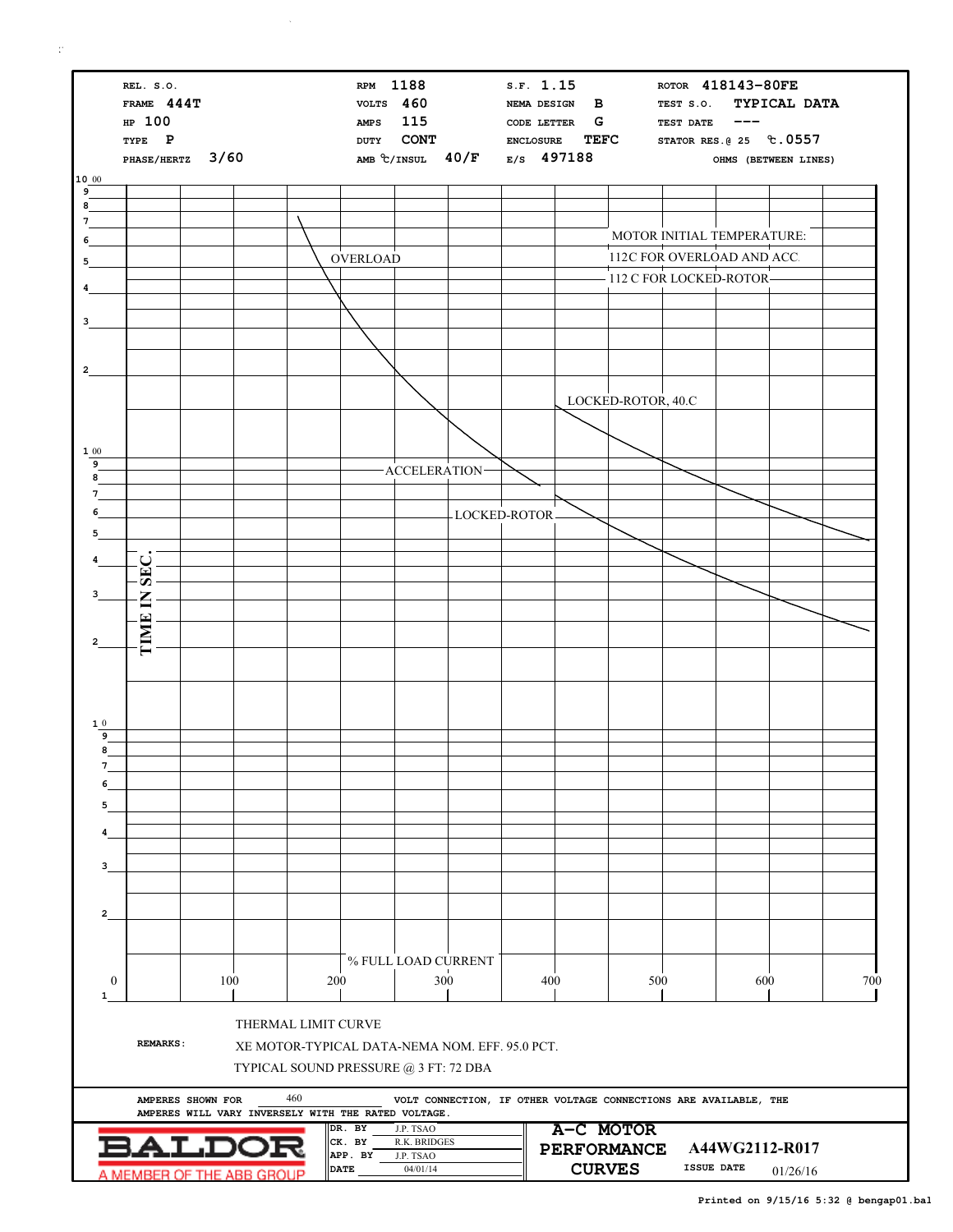| REL.<br>S.0.                                                                                     | <b>FRAME</b>                                                                                         | HP                                                   |                                       |                     | <b>TYPE</b> |               | PHASE/<br><b>HERTZ</b>                         |  |      | <b>RPM</b>                                                  | <b>VOLTS</b>                                        |  |  |  |
|--------------------------------------------------------------------------------------------------|------------------------------------------------------------------------------------------------------|------------------------------------------------------|---------------------------------------|---------------------|-------------|---------------|------------------------------------------------|--|------|-------------------------------------------------------------|-----------------------------------------------------|--|--|--|
|                                                                                                  | 444T                                                                                                 | 100                                                  |                                       | ${\bf P}$           |             | 3/60          |                                                |  | 1188 | 460                                                         |                                                     |  |  |  |
|                                                                                                  |                                                                                                      |                                                      |                                       |                     |             |               |                                                |  |      |                                                             |                                                     |  |  |  |
| <b>AMPS</b>                                                                                      | <b>DUTY</b>                                                                                          | $AMB^oC/$<br>INSUL.                                  |                                       |                     | S.F.        |               | <b>NEMA</b><br><b>DESIGN</b>                   |  |      | CODE<br><b>LETTER</b>                                       | ENCL.                                               |  |  |  |
| 115                                                                                              | <b>CONT</b>                                                                                          |                                                      | 40/F                                  |                     | 1.15        |               | в                                              |  |      | G                                                           | <b>TEFC</b>                                         |  |  |  |
|                                                                                                  |                                                                                                      |                                                      |                                       |                     |             |               |                                                |  |      |                                                             |                                                     |  |  |  |
| E/S                                                                                              | <b>ROTOR</b>                                                                                         |                                                      |                                       | <b>TEST</b><br>S.0. |             |               | <b>TEST</b><br><b>DATE</b>                     |  |      |                                                             | STATOR RES. $025^{\circ}$ C<br>OHMS (BETWEEN LINES) |  |  |  |
| 497188                                                                                           | 418143-80FE                                                                                          |                                                      |                                       |                     |             |               |                                                |  |      |                                                             | .0557                                               |  |  |  |
|                                                                                                  |                                                                                                      |                                                      |                                       | PERFORMANCE         |             |               |                                                |  |      |                                                             |                                                     |  |  |  |
| LOAD                                                                                             | HP                                                                                                   |                                                      | <b>AMPERES</b>                        |                     |             | <b>RPM</b>    |                                                |  |      | နွ<br>POWER FACTOR                                          | ಕ್ಠಿ<br><b>EFFICIENCY</b>                           |  |  |  |
| NO LOAD                                                                                          | 0                                                                                                    |                                                      | 34.8                                  |                     |             | 1200          |                                                |  |      | 5.43                                                        | $\mathbf 0$                                         |  |  |  |
| 1/4                                                                                              | 25.0                                                                                                 |                                                      | 44.7                                  |                     |             | 1197          |                                                |  | 57.1 |                                                             | 91.9                                                |  |  |  |
| 2/4                                                                                              | 49.9                                                                                                 |                                                      | 63.8                                  |                     |             | 1194          |                                                |  | 77.3 |                                                             | 94.7                                                |  |  |  |
| 3/4                                                                                              | 74.9                                                                                                 |                                                      | 88.0                                  |                     |             | 1191          |                                                |  |      | 83.7                                                        | 95.2                                                |  |  |  |
| 4/4                                                                                              | 100                                                                                                  |                                                      |                                       |                     |             | 1188          |                                                |  |      | 85.6                                                        | 95.1                                                |  |  |  |
| 5/4                                                                                              | 125                                                                                                  |                                                      | 143                                   |                     |             |               | 1185                                           |  |      | 86.2                                                        | 94.6                                                |  |  |  |
|                                                                                                  |                                                                                                      |                                                      |                                       |                     |             |               |                                                |  |      |                                                             |                                                     |  |  |  |
|                                                                                                  |                                                                                                      |                                                      |                                       | SPEED TORQUE        |             |               |                                                |  |      |                                                             |                                                     |  |  |  |
|                                                                                                  |                                                                                                      |                                                      | <b>RPM</b>                            |                     |             | <b>TORQUE</b> | % FULL LOAD                                    |  |      | TORQUE<br>$LB.-FT.$                                         | <b>AMPERES</b>                                      |  |  |  |
| <b>LOCKED ROTOR</b>                                                                              |                                                                                                      |                                                      | 0                                     |                     |             | 160           |                                                |  | 705  |                                                             | 725                                                 |  |  |  |
| PULL UP                                                                                          |                                                                                                      |                                                      | 240                                   |                     |             | 140           |                                                |  | 620  |                                                             | 700                                                 |  |  |  |
| <b>BREAKDOWN</b>                                                                                 |                                                                                                      |                                                      | 1139                                  |                     |             | 249           |                                                |  | 1100 |                                                             | 412                                                 |  |  |  |
| FULL LOAD                                                                                        |                                                                                                      |                                                      | 1188                                  |                     |             | 100           |                                                |  | 442  |                                                             | 115                                                 |  |  |  |
| AMPERES SHOWN FOR<br>AMPERES WILL VARY INVERSELY WITH THE RATED VOLTAGE<br>REMARKS: TYPICAL DATA | 460. VOLT<br>XE MOTOR-TYPICAL DATA-NEMA NOM. EFF. 95.0 PCT.<br>TYPICAL SOUND PRESSURE @ 3 FT: 72 DBA |                                                      |                                       |                     |             |               |                                                |  |      | CONNECTION. IF OTHER VOLTAGE CONNECTIONS ARE AVAILABLE, THE |                                                     |  |  |  |
| BALD<br>A MEMBER OF THE ABB GROUP                                                                |                                                                                                      | DR. BY<br>CK. BY<br>APP. BY J.P. TSAO<br><b>DATE</b> | J.P. TSAO<br>R.K. BRIDGES<br>04/01/14 |                     |             |               | A-C MOTOR<br><b>PERFORMANCE</b><br><b>DATA</b> |  |      |                                                             | A44WG2112-R017<br>01/26/16<br><b>ISSUE DATE</b>     |  |  |  |

|                           | DK.         |
|---------------------------|-------------|
|                           | CK.<br>APP. |
|                           |             |
|                           | <b>DATE</b> |
| A MEMBER OF THE ABB GROUP |             |
|                           |             |

**04/01/14 01/26/16 DATA ISSUE DATE**

 $\sim 10^{-1}$